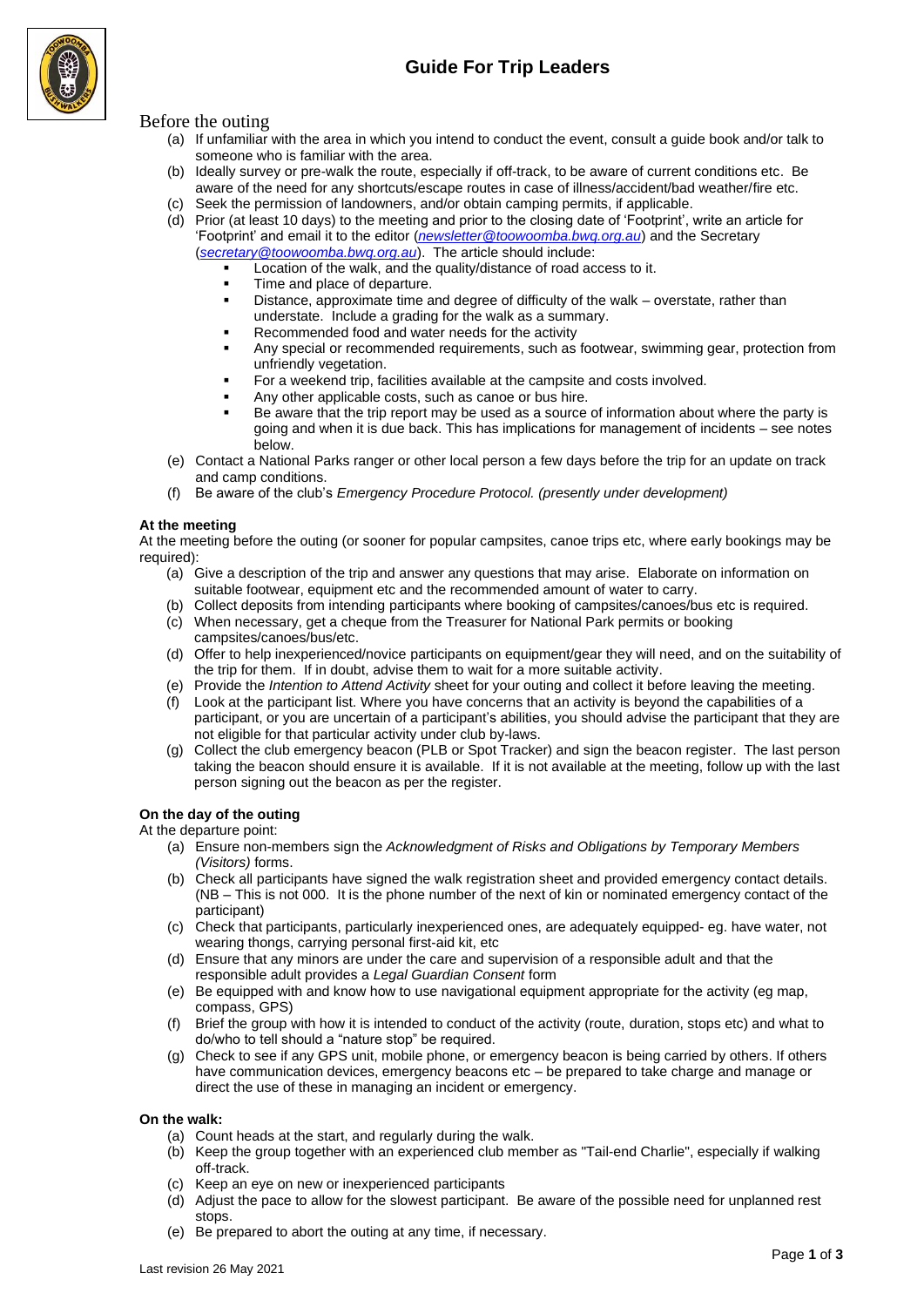# **Guide For Trip Leaders**



- (f) Navigate and generally walk safely with regard for the conditions (risks of falls, loose soil, rocks, tree falls etc).
- (g) Leaders are responsible for ensuring that any participant who cannot complete the activity is assisted in returning to an appropriate point and/or arrangements are made to provide transport.

### **After the outing**

- (a) Get each participant to sign-off on the trip sheet, to ensure all are accounted for.
- (b) Encourage someone to write a trip report for "Footprint".
- (c) Ensure all vehicles start OK before leaving for the trip home.
- (d) Contact the leader of the next walk on the program to arrange handover of the emergency beacon.